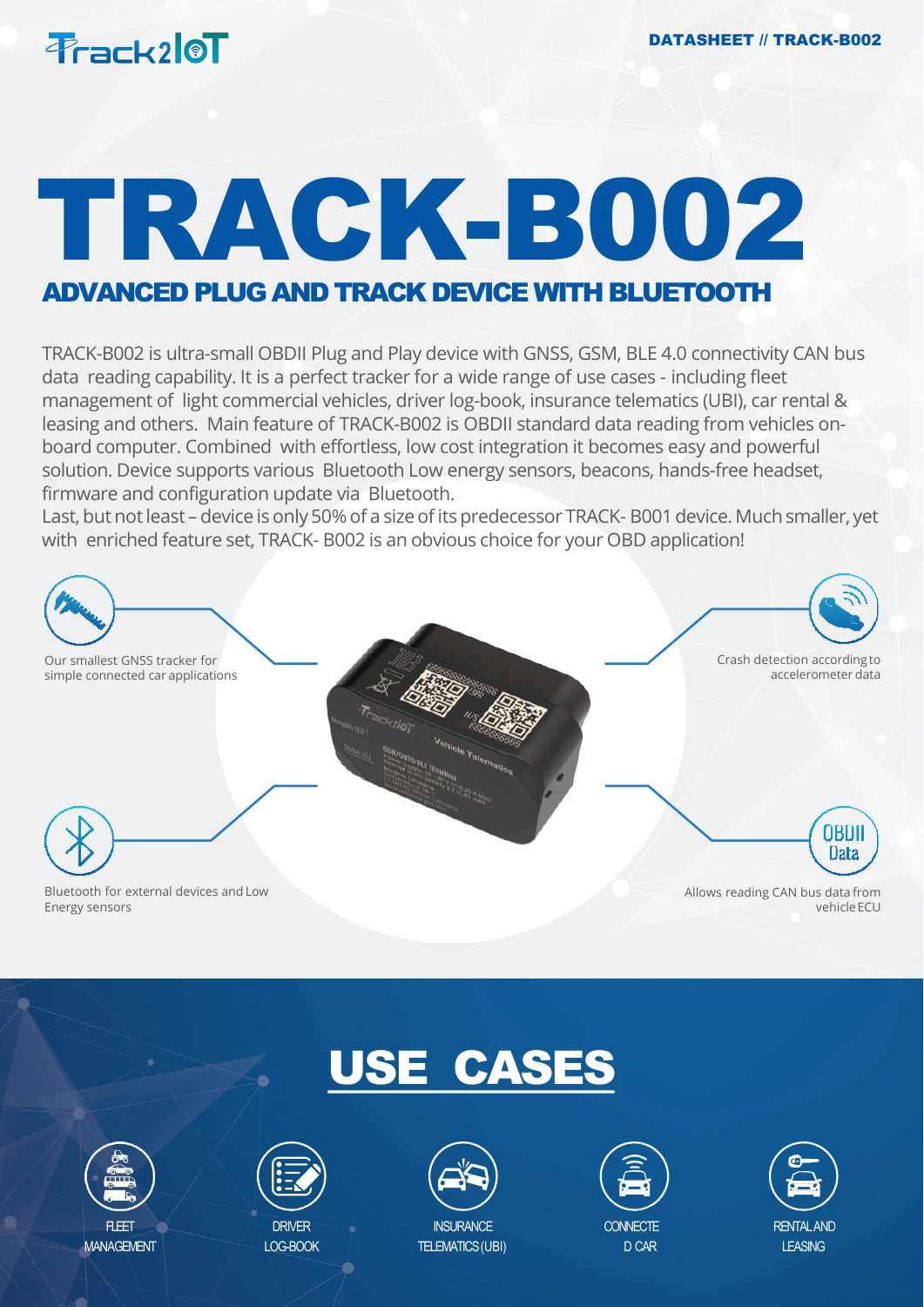#### DATASHEET // TRACK-B002

## Prack210T





#### **Module**

| Name                 | Track2IoT TM2500                                      |
|----------------------|-------------------------------------------------------|
| Technology           | GSM/GPRS/GNSS/BLUETOOTH                               |
| <b>GNSS</b>          |                                                       |
| <b>GNSS</b>          | GPS, GLONASS, GALILEO, BEIDOU, SBAS, QZSS, DGPS, AGPS |
| Receiver             | 33 channel                                            |
| Tracking sensitivity | $-165$ dBM                                            |
| Position accuracy    | $< 2.5$ CEP                                           |
| Velocity accuracy    | $< 0.1$ m/s (within $+/- 15%$ error)                  |
| Hot start            | < 1 s                                                 |
| Warm start           | < 25s                                                 |
| Cold start           | < 35s                                                 |
| <b>Cellular</b>      |                                                       |
| Technology           | <b>GSM</b>                                            |
| 2G bands             | Quad-band 850/900/1800/1900 MHz                       |
| Data transfer        | GPRS Multi-Slot Class 12(up to 240 kbps)              |

#### **Power**

| Input voltage range | 12 – 30 V DC with overvoltage protection |
|---------------------|------------------------------------------|
| Back-up battery     | 3.7 V 45 mAh                             |

#### **Bluetooth**

| Specification         | $4.0 + LE$                                                                                       |
|-----------------------|--------------------------------------------------------------------------------------------------|
| Supported peripherals | Temperature and Humidity sensor, Headset, Inateck Barcode Scanner, Universal BLE sensors support |

#### **Physical specification**

Data support SMS (text/data)

| Dimensions |  |
|------------|--|
|            |  |

 $52.6 \times 29.1 \times 26$  mm (L x W x H)

#### **Interface**

| -----------           |                     |  |
|-----------------------|---------------------|--|
| Connection            | OBDII Socket        |  |
| GNSS antenna          | Internal High Gain  |  |
| GSM antenna           | Internal High Gain  |  |
| <b>USB</b>            | 2.0 Micro-USB       |  |
| <b>LED</b> indication | 2 status LED lights |  |
| <b>SIM</b>            | Nano-SIM            |  |
|                       |                     |  |